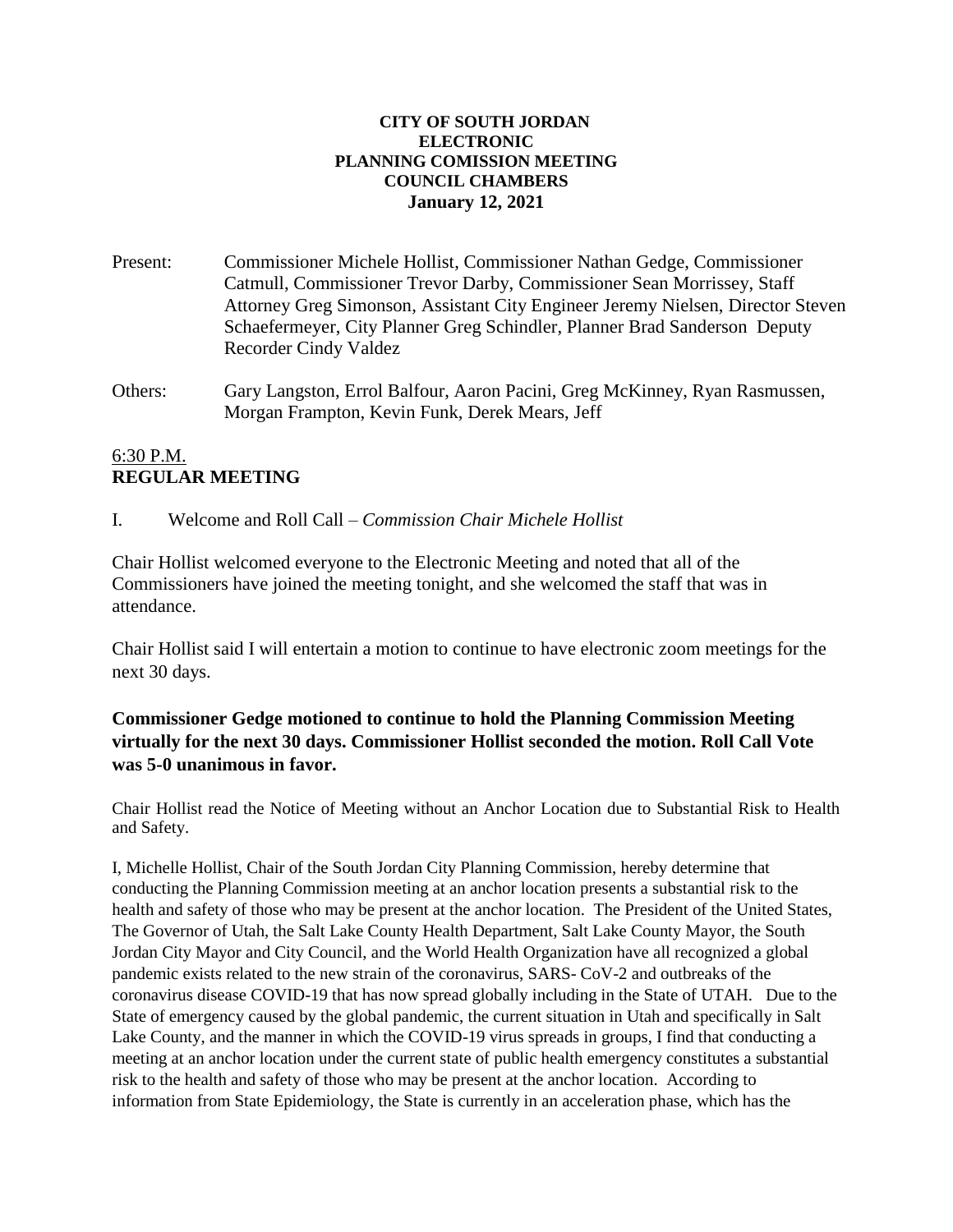South Jordan City Planning Commission Meeting December 12, 2020 potential to threaten the State's healthcare system. This determination not to meet in an anchor location shall be valid for thirty days.

II. Motion to Approve Agenda

Chair Hollist said we have an item on tonight's Agenda that our City Staff has asked to be tabled moving forward. I am going to turn the meeting over to City Staff to give us their reasons for recommending to table this item, and adjust the item accordingly.

Director Steven Schaefermeyer said we are asking to table the Tenney Subdivision and Meadows P.U.D. Subdivision Amendment, because the full packet was published without the supporting documents. On Monday January 11, 2021 the packet was amended and the supporting documents were included, but we are concerned that there wasn't enough time for the Planning Commission, and the neighbors that had concerns to review them and get there questions answered before having the Public Hearing. We have met the legal requirements, but out of an abundance of caution we would like to table the application until the next Planning Commission Meeting on January 26, 2021, so there is time to better review everything.

Chair Hollist said I would like to hear from the applicant and how he feels about moving forward tonight, or if he would rather table it until the next meeting.

**Errol Balfour, Applicant** – said we have been working on this for a couple of months, and I would like to get this going sooner, than later. The (2) tenants from the Tenney Subdivision are present at tonight's meeting, so they could review and comment tonight. It would be my desire to move forward with the application tonight, rather than postpone it until the next Planning Commission Meeting.

Chair Hollist said I would like to hear from our Legal Council (Greg Simonson) and see what their standpoint is.

Assistant Attorney Greg Simonson said this has been on again, and off again, and the supporting documents were barely available late Monday, so what Director Schaefemeyer said is legitimate. I don't know if it has been reviewed thoroughly by everyone involved, so there is a possibility that this could get appealed. If that were to happen and they were to appeal and it was found that we didn't do something properly, and the notice wasn't done correctly, that appeal is going to take far longer than delaying this by 2 weeks. It is ultimately your decision, but those are the considerations that you have to have in mind. It is the reason myself and Mr. Shaefermeyer are suggesting it be tabled for 2 weeks.

Commissioner Gedge said I would like to ask Mr. Simonson what the legal requirements are for noticing. Is it just the posting of the Agenda, or is it all pertinent staff information.

Assistant Attorney Simonson said our concern was the notice posted in a timely manner, but the supporting documents were missed in error, which can happen once in a great while. The supporting documents such as: maps, comments, and other things that are really needed to properly consider this, were not posted when the original posting happened.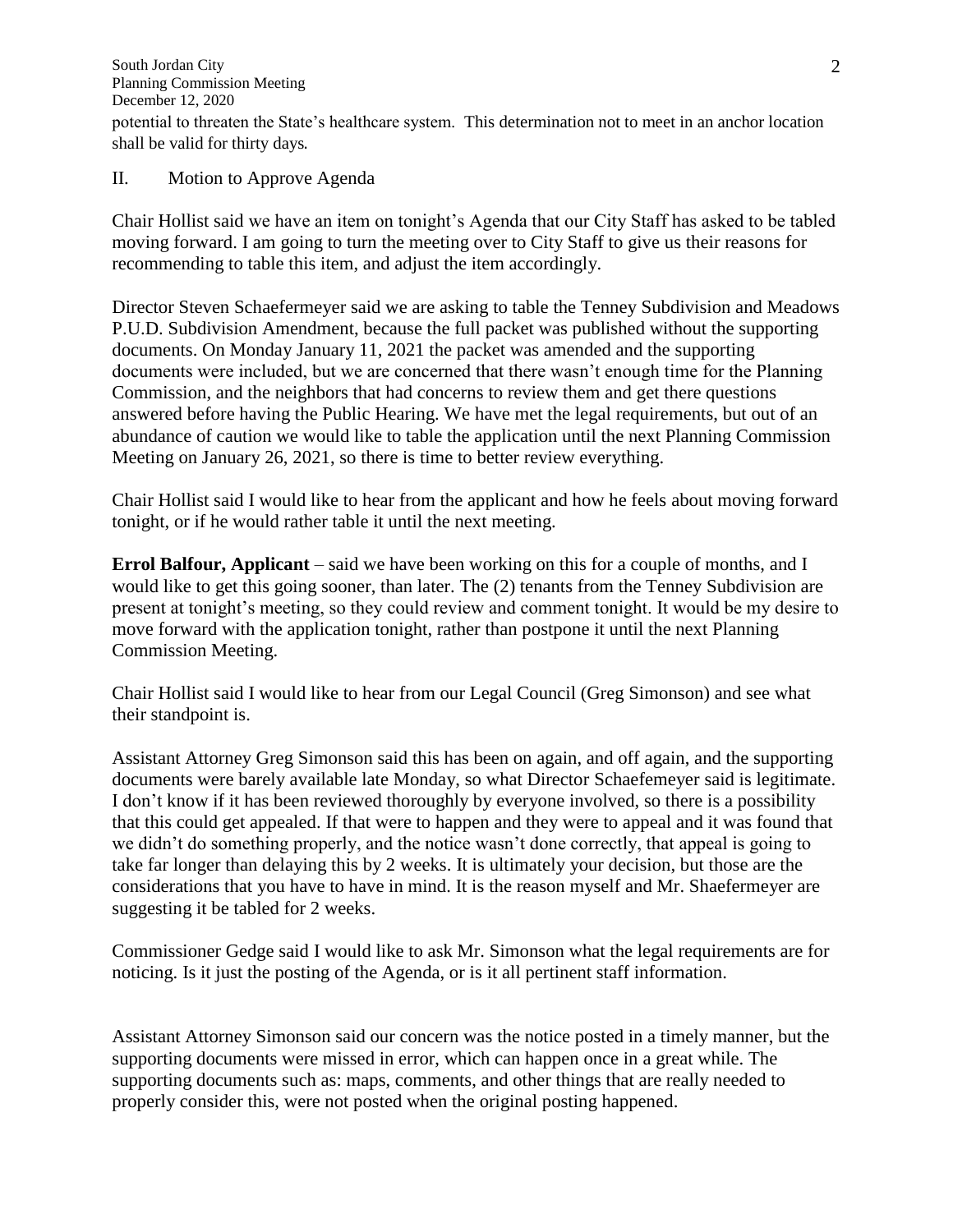South Jordan City Planning Commission Meeting December 12, 2020

Commissioner Gedge said I guess my question is, did we meet the minimum posting requirements, and if the minimum requirements were met when this was posted originally, it is my opinion that we should proceed, because the requirements were met.

Assistant Attorney Simonson said I wish I was in a position to give and absolute yes, or an absolute no, but I think there is a strong argument that the minimum requirements were met here. The danger is that someone else is going to argue that the minimum requirement was not met, and if you get into those types of discussions you will possibly have an appeal.

Commissioner Gedge said my other question is, did staff notify the public that we were going to table this item? If they did, that would lead me to table this for the community.

Chair Hollist said I would also like to ask that if we table this tonight, could we put this as the first item on the Agenda at the next meeting.

Planner Sanderson said it shouldn't be a problem putting this as the first item on the agenda if it is tabled for 2 weeks from now. When we realized Monday that there was an issue with certain documents not being posted, I personally reached out in an effort to rectify the situation by contacting the applicant, as well as the neighbors that had contacted me and let them know that this would not be on tonight's meeting. I wouldn't be able to tell you if those people talked to people, and then those people talked to other people, so there are probably people that may show up at the next meeting in 2 weeks, so that is my concern.

Mr. Balfour said as I mentioned before there are several people from Brooklyn Meadows present at tonight's meeting, so would it be possible to ask them what their thoughts are on moving forward, or tabling this.

**Aaron Pacini, South Jordan** – said am a resident of Brooklyn Meadows, and I want to support the Balfour's, and the Tenney's, so if there is any way to move forward tonight, I am in favor of doing that, and if there is a need to provide a waiver to proceed, I am willing to provide that waiver. I am also wondering if other residents of Brooklyn Meadows will also be able to provide a waiver. If there is anything we can do to expedite this we should take into consideration.

**Mr. Funk, South Jordan** – said I would like to second what Mr. Pacini said, and I am willing to offer my waiver from my perspective if you would like to proceed tonight.

Chair Hollist said I am very sympathetic to anyone that has showed up tonight for this item on the Agenda, and if we were to table this item tonight you would have to show up again in 2 weeks. But, I also trust our staff and Legal counsel, and when they recommend that we table this item, I feel like we should listen to their advice. I know we have had something similar to this in the past come to the Planning Commission with a public utility, which I know it gave us a headache to deal with for a very long time.

Assistant Attorney Simonson said I am very sympathetic to this situation also, and I appreciate the neighbors willing to sign a waiver so we can move forward with this tonight, but in this setting, that waiver is not going to be legal and binding. If this was to get appealed, I couldn't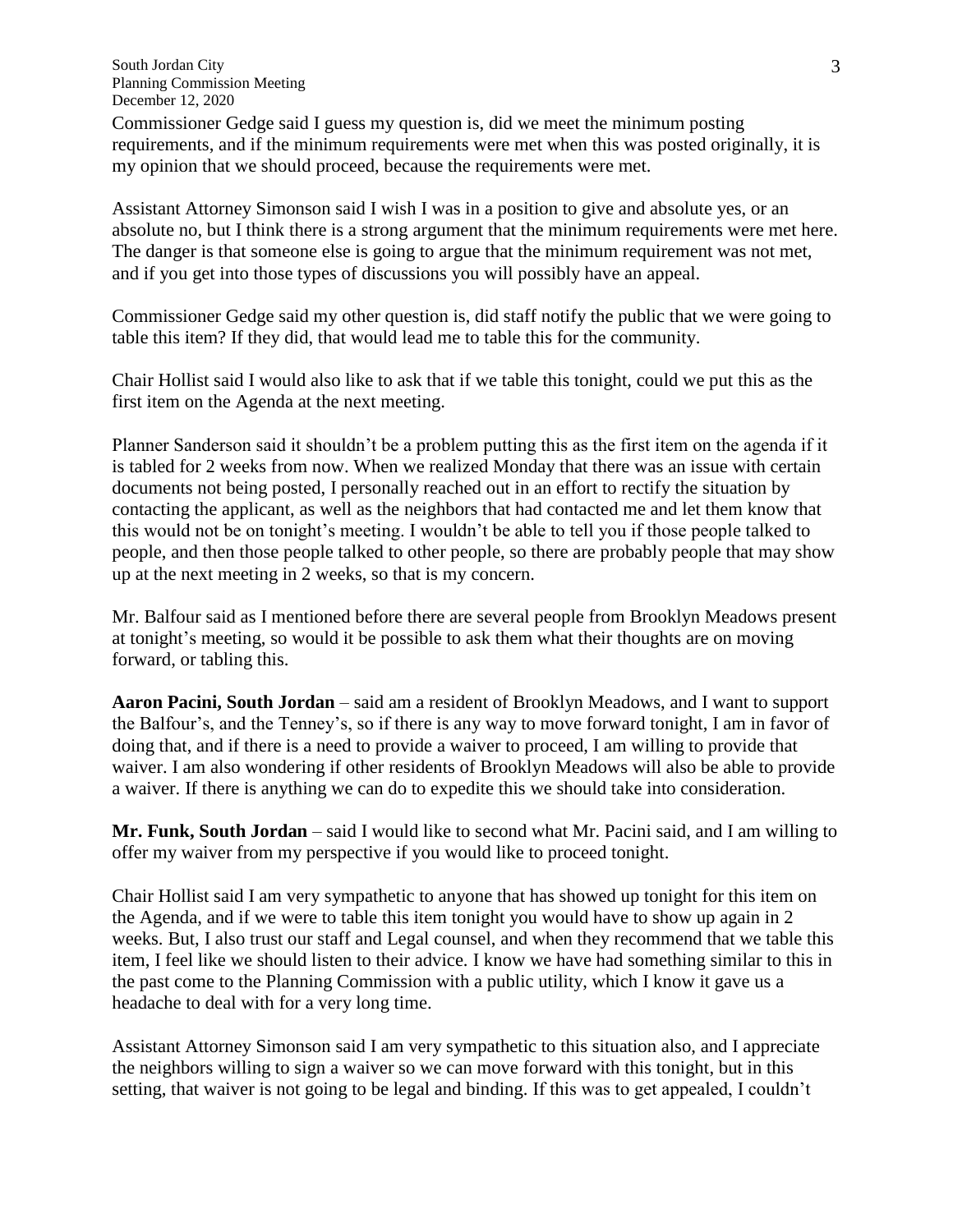come back and say that you waived it, so legally it is not going to be a legal waiver. I do appreciate them saying that, because it does give you some measure of comfort.

Commissioner Catmull said Planner Sanderson said something about a particular out come if we were to delay it. Is that with one individual? Because if the individual is in attendance today, could we ask them if they told anyone else.

Commissioner Hollist said I think it would be impossible for us to know if everyone that is impacted is here tonight.

Commissioner Catmull said I think it is possible if the City Staff only told one person, and that person said they didn't tell anyone else, then we can have reasonable confidence that we didn't cause any confusion. The noticing part usually is about time, place, and Agenda, and usually doesn't require supporting materials. I think the think that concerns me the most is signaling a different date, we could resolve that I would be ok to proceed.

Commissioner Darby said I think Commissioner Catmull nailed it on the head when he said, did we lead some people to believe that we were going to proceed with this item tonight, and if we did, I think we are going to have to wait and hear it in 2 weeks.

Commissioner Morrissey said base on Assistant Attorney Simonson's advice, and Director Schaefermeyers advice, and the facts that Mr. Sanderson has provided, as well as notifying individuals that the meeting would be delayed, I think it is in the best interest to delay the meeting for 2 weeks. I know it may not be in the applicant's best interest, but I feel that the personal notice the Mr. Sanderson provided letting them know it would not be on tonight's agenda is enough evidence for me to feel a little sheepish moving forward today. Especially, because the people that reached out by email and have shown and interest, I think we need to guard that interest, so that would be my preference.

**Commissioner Hollist made a motion to approve the January 12, 2021 Planning Commissioner Agenda as presented. After a discussion with the Planning Commissioners it was decided to table the Tenney Subdivision and Brooklyn Meadows P.U.D First Amendment – Subdivision Amendment until the next Planning Commission Meeting on January 26, 2021, and request that staff make it the first item on the Agenda. Commissioner Gedge seconded the motion. Vote was 5-0 unanimous in favor.**

III. Approval of the Minutes

**Commissioner Catmull motioned to approve the December 8, 2020 Planning Commission Meeting Minutes as published. Commissioner Hollist seconded the motion. Vote was 5-0 unanimous in favor.**

# **IV. ELECTION OF PLANNING COMMISSION MEMBERS**

**Chair Hollist said we need to nominate a new Chair Person, Vice Chair, and a new person for the Architectural Review Committee.**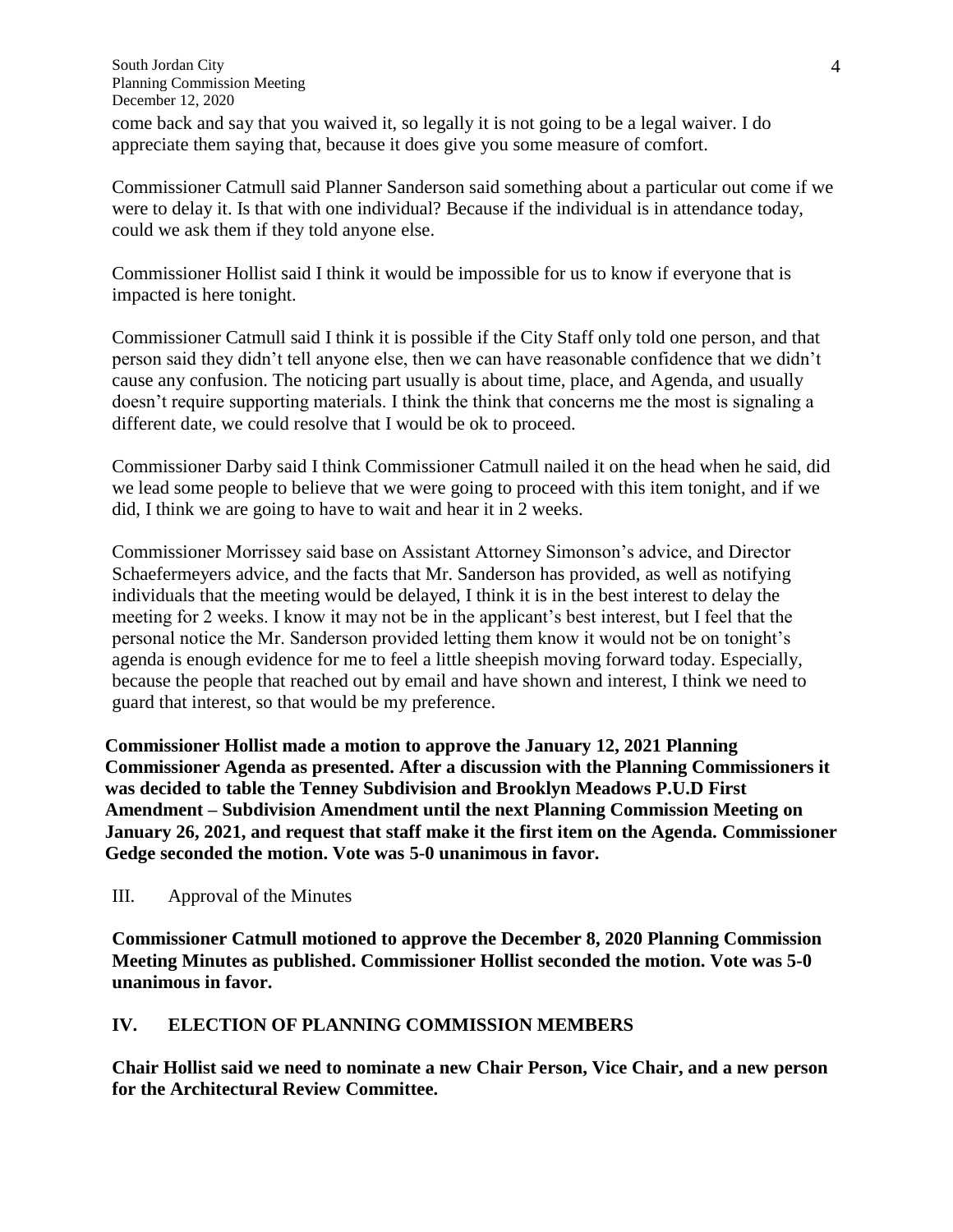**Commissioner Gedge nominated Commission Hollist as the Chair Person for the Planning Commission 2021. Commissioner Morrissey seconded the motion.**

**Commissioner Hollist nominated Commissioner Gedge for Vice Chair for the Planning Commission for 2021. Commissioner Darby seconded the motion.**

**Commissioner Gedge nominated Commissioner Hollist as the representative for the Architectural Review Committee. Commissioner Morrissey seconded the motion.**

**V. STAFF BUSINESS - None**

### **VI. COMMENTS FROM PLANNING COMMISSION MEMBERS -None**

- **VII. SUMMARY ACTION –** *None*
- **VIII. ACTION –**

# **A. GENERAL PLAN AMENDMENT – ADOPTING THE SOUTH JORDAN SUB AREAS PLAN FOR REDWOOD ROAD CORRIDOR AND JORDAN RIVER GATEWAY**

Location: File No: R2021-02 Applicant: South Jordan City

Director Steven Schaefermeyer reviewed background information on this item from the staff report.

Commissioner Gedge said I would like to thank Mr. Schaefermeyer for his review on this. My concern was the applicability with the existing uses, and how this could be in the General Plan, so based on that I have no reservations about sending a positive recommendation to the City Council.

Commissioner Hollist said I don't know who was responsible for putting this together, but this one, and the original are both visually attractive, and I appreciate that. I would like to thank staff and Logan Simpson Design, I am really pleased with the product that has come out of this.

Director Schaefermeyer said next week we plan to present this to the City Council during their study session, and then we will hold a Public Hearing on February 2, 2021. If you have time and are interested you can sign on to the City Council study meeting. We are giving them the same presentation that we gave you way back and the end of October, but sometimes it is nice to see what their perspective is. I have not heard from the City Council in general about this plan, but they have had access to it as long as you have, and I have just updated them through email along the way, and your review of it. The difficult part of course, is going to be implementing all of this. At this time we are dealing with the Legislature with some interesting bills that will remove local control, and it will be interesting to see after the Legislature how well we will be able to implement these things.

Chair Hollist opened the Public Hearing to comments. There was none. She closed the Public Hearing.

**Commissioner Gedge motioned that the Planning Commission forward a recommendation to the City Council to approve Resolution No. 2021-02, amending the South Jordan General Plan by adopting the South Jordan Sub Areas Plan for Redwood Road Corridor and Jordan River Gateway. Commissioner Hollist seconded the motion. Roll Call Vote was 5-0 unanimous in favor.**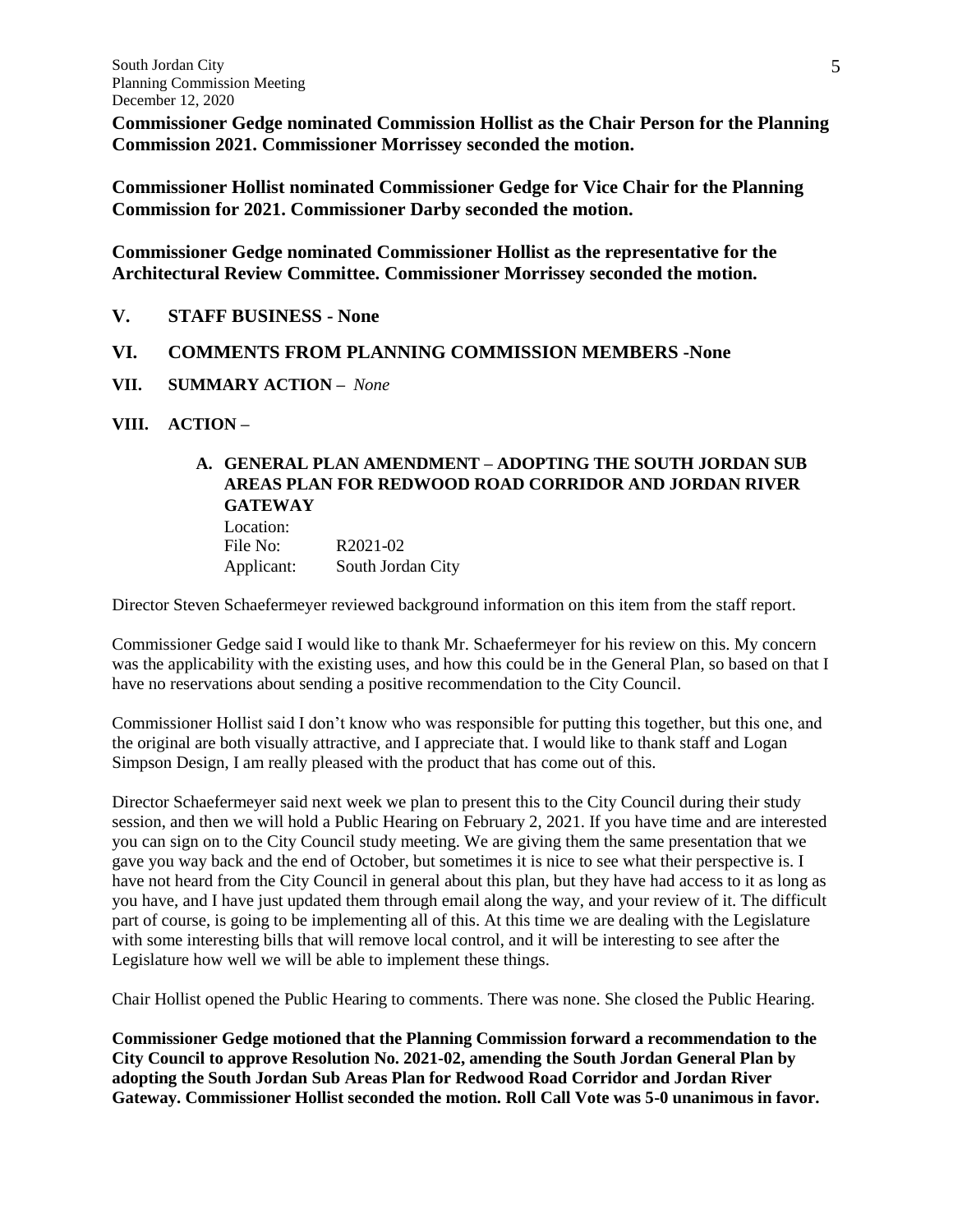### **IX. ADMINISTRATIVE PUBLIC HEARINGS –**

# **B. DAYBREAK VILLAGE 12A PLAT 2**

| Location:  | Generally 11170 South 7045 West |
|------------|---------------------------------|
| File No:   | PLPP202000343                   |
| Applicant: | Daybreak Communities            |

City Planner Greg Schindler reviewed background information on this item from the staff report.

**Gary Langston, Daybreak Communities** – said I don't have much more to add to what Planner Schindler has reviewed with you. We are continuing to move west, and I am not sure if you were aware, but Daybreak had its best year in 2020, we sold over a 1,000 homes last year. We are actually the  $5<sup>th</sup>$ largest Master Planned Community in terms of sales in the United States. I would like to show you a map of the area if that is helpful.

Chair Hollist said I would be interested in seeing the map. This is not a public document, it would be used for internal purposes. I am willing to share it with you, but it would not be something that I would put in a planning packet for the public.

Mr. Langston went over the Daybreak map with the Planning Commissioner's, as well as staff. He wanted them to know that this map is subject to change, but this what is on there at this time.

Commissioner Gedge said I would like to congratulate you on your home sales success last year. Do you have a timeline with the expansion in the Daybreak Village12A area?

Mr. Langston said we have the project out to bid right now, and would hope to start with construction in the next 3, or 4 weeks. I think our current schedule would suggest that this would completed with this plat within the year, and lot sales would start shortly thereafter. I think we could reasonably expect to see homes beginning to occupy late spring in 2022. Most of the access for this area will come south down to Lake Avenue, or down Bingham Rim Road to Daybreak Parkway, and even though it seems a little isolated since South Jordan Parkway has not been constructed, there is pretty good road access back to Lake Avenue, or Daybreak Parkway.

Commissioner Catmull said is Bacchus Highway shown on this map?

Mr. Langston said it shows the potential configuration if it were straightened out, but I think that is the long range plan that everyone is assuming will occur, and if it doesn't occur, it will stay in its current alignment. I think either way we can make it work, but it would be a little cleaner in our property boundary if it came straight through.

Chair Hollist opened the Public Hearing to comments. There was none. She closed the Public Hearing.

#### **Commissioner Darby motioned to approve Project No. PLPP202000343 subject to the following:**

#### **1. That all South Jordan City requirements are met prior to recording the plat.**

**Commissioner Hollist seconded the motion. Roll Call Vote was 5-0 unanimous in favor.**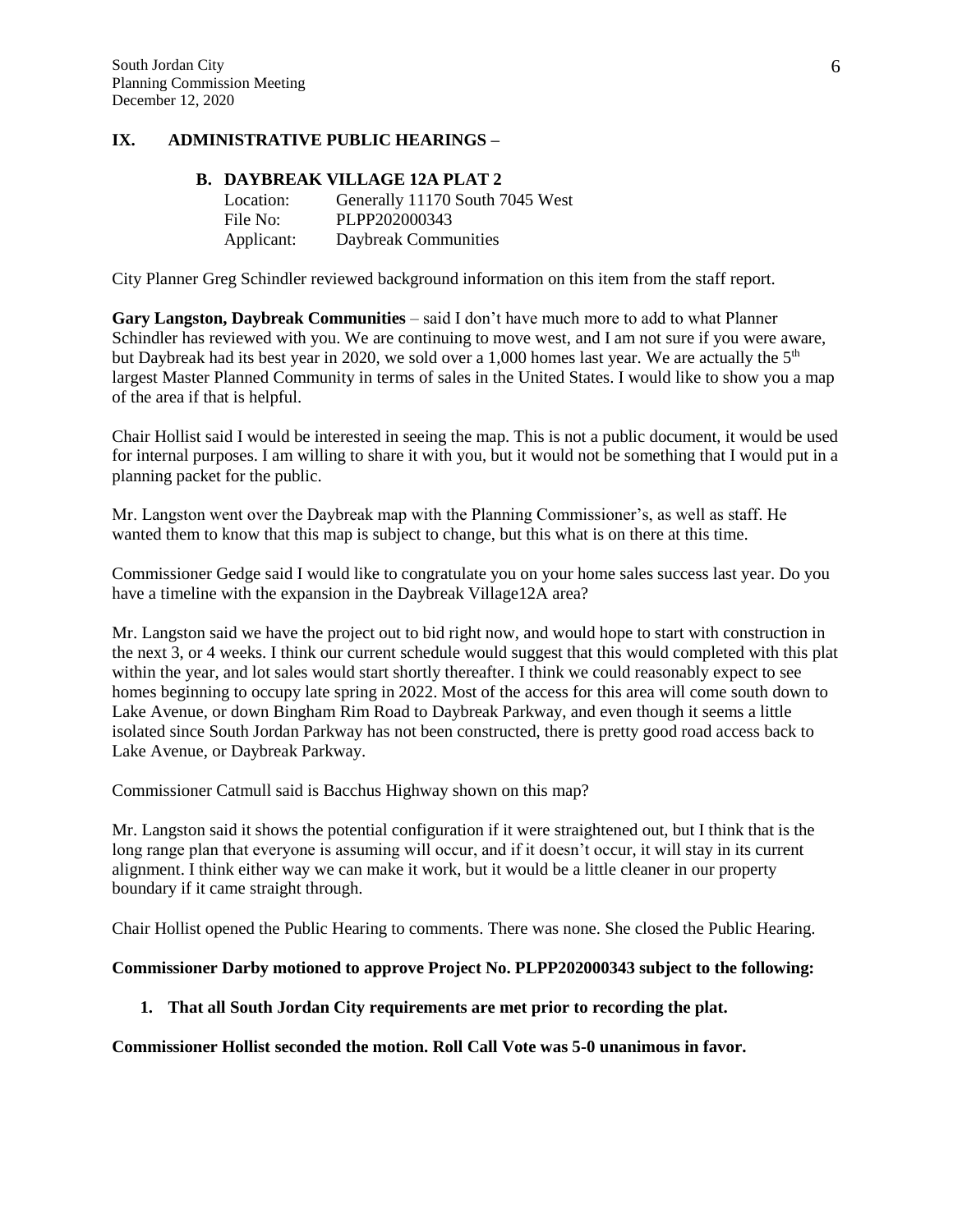#### **C. TENNEY SUBDIVISION AND BROOKLYN MEADOWS P.U.D., FIRST AMENDMENT SUDIVISION AMENDMENT**

| Location:  | 10520 South Brooklyn View Lane |
|------------|--------------------------------|
| File No:   | PLPLA202000364                 |
| Applicant: | Errol Balfour                  |

**This Item was discussed at the beginning of the meeting under the Agenda approval. There was a discussion and it was tabled until the next Planning Commission Meeting on February 9, 2021.** 

#### **X. LEGISLATIVE PUBLIC HEARINGS –**

**A. PLANNING AND ZONING CODE TEXT AMENDMENT REPEALING SECTION 16.36.070(F) OF THE SOUTH JORDAN CITY MANICIPAL CODE REGARDING TEMPORARY COMMERCIAL AND RESIDENTIAL DEVELOPMENT SIGNS-BANNERS SIGNS ON CITY LIGHT POLES AND AMENDING SECTION 16.36.120(B) REGARDING PROHIBITED SIGNS**

| Location:  |                   |
|------------|-------------------|
| File No:   | PLZTA202000387    |
| Applicant: | South Jordan City |

City Planner Greg Schindler reviewed background information on this item from the staff report.

Commissioner Hollist said are the banner poles currently displaying art work through an art competition?

Planner Schindler said they can do that, but they are all installed for the City, or they may be for an event sponsored by the City. I know Daybreak has put up banner signs for Christmas, but not to advertise or anything like that they are just decorative banners. Once they are installed they become City property, but some of them have not been used in years.

Chair Hollist said but the City would be allowed to use them for Summer Fest, or holiday decorations, correct. Our intent is to use them for City sponsored events, but it would not be for commercial advertising.

Chair Hollist said what if an organization came to the City and wanted to use them for a rally, but they are not commercial?

Planner Schindler said we allow to put those types of signs on poles in our right-of-way, but it would be up to Public Works to approve that.

Commissioner Catmull said who would install the banners on the poles?

Planner Schinder said it would be our Public Works staff.

Commissioner Catmull said will be City be putting up and new poles?

Planner Schindler said I don't know, but if they do it will be for the City, not a private business.

Chair Hollist opened the Public Hearing to comments. There was none. She closed the Public Hearing.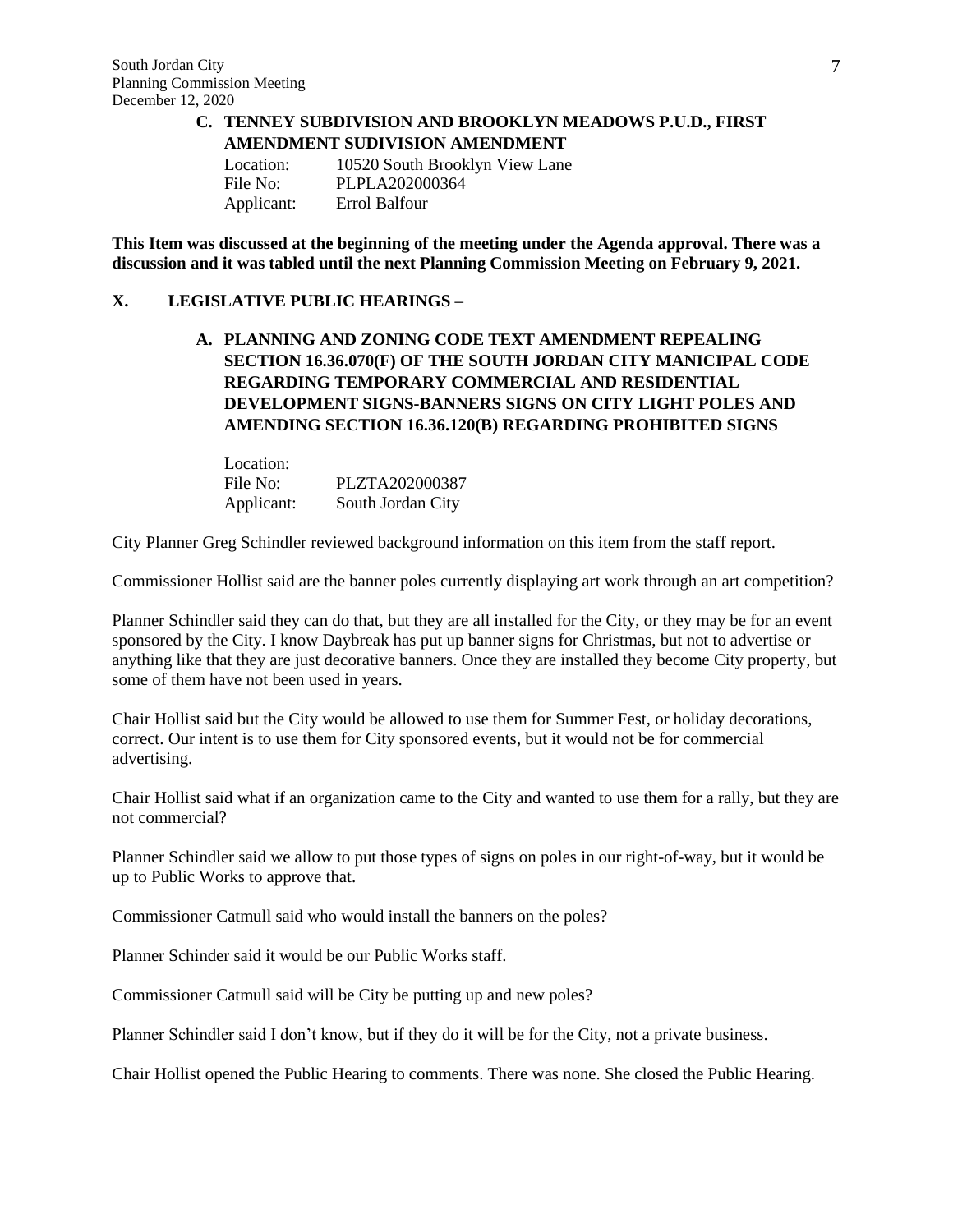South Jordan City Planning Commission Meeting December 12, 2020

Chair Hollist said when I have seen similar signage in other Cities, it has always been exclusive for their City, except in Salt Lake City I have seen them have signs for football, but that could be because it is a City institution. I think if we made this change it would be consistent with what I have seen with the surrounding Cities.

Commissioner Catmull I would think that advertising football would be in an unapproved use, is that correct?

Planner Schindler said I don't know about that, because Bingham Football and Little League Baseball does use the signs for football and baseball signups every spring/summer on a temporary basis. We have given the approval to put them up, but not on City Property, or the right-of-way, because we don't want the signs to be that close to the road. These are non- profit organizations, not a for profit league.

Commissioner Catmull said let me clarify commercial, because you can be non-profit and be commercial. Intermountain Health Care is non-profit, but they are commercial, so if we say not for profit, we could allow Intermountain Health Care, or something else similar to put up signs, or use these banners. In the case of sports league there is a fee charged for services provided, so should we not be doing this if we are making this change? This might be something for City staff to review.

Commissioner Gedge said it says: unapproved signs will be removed. I guess we need to know what the process is, or is that listed somewhere else.

Planner Schindler said all signs and banners that are put up go through the approval process by staff. There are temporary banner permits for them to put up temporarily on their business. They are allowed 16 weeks per year, and we keep track of the amount of weeks they have them up, and they are charged a fee for that application. If there are signs that go up in our right-of-way that hasn't been approved by staff are taken down immediately by the City Code Enforcement. The owner is notified that we have their sign and they have to come and pick them up, we do not return them to them.

Commissioner Gedge said going back to the Utes Football example. Can someone come in and go through the application process for approval at that point if necessary?

Planner Schindler said probably so, we have never had the University of Utah Football come to us for approval in South Jordan, probably cause they are a little bit further away. It is usually youth football or anything that is part of South Jordan. Anyone can go through the process, but I am sure we would have to include legal on the process.

Commissioner Gedge said should it say unapproved signs, or any signs? And should it say may be removed, or will be removed?

Planner Schindler said I guess we would have to rely on what it says about commercial goods, sales, and services. We would have to look at it and see what they are proposing to do. There has to be somewhere legally where institutions that are owned by the public or state or government are exempt from that.

Chair Hollist said looking at what has been changed in our code, it really is just the banner signs on these street lights, and it has been totally crossed out so I don't know if they will even be available to anyone, it would be just what the City chooses to put on them. It also indicates, that anything located on public property or attached to a public pole if it hasn't been approved, may be removed without notice by the City. I think the language is clear, and what we are voting on tonight is removing the banner arms from our code.